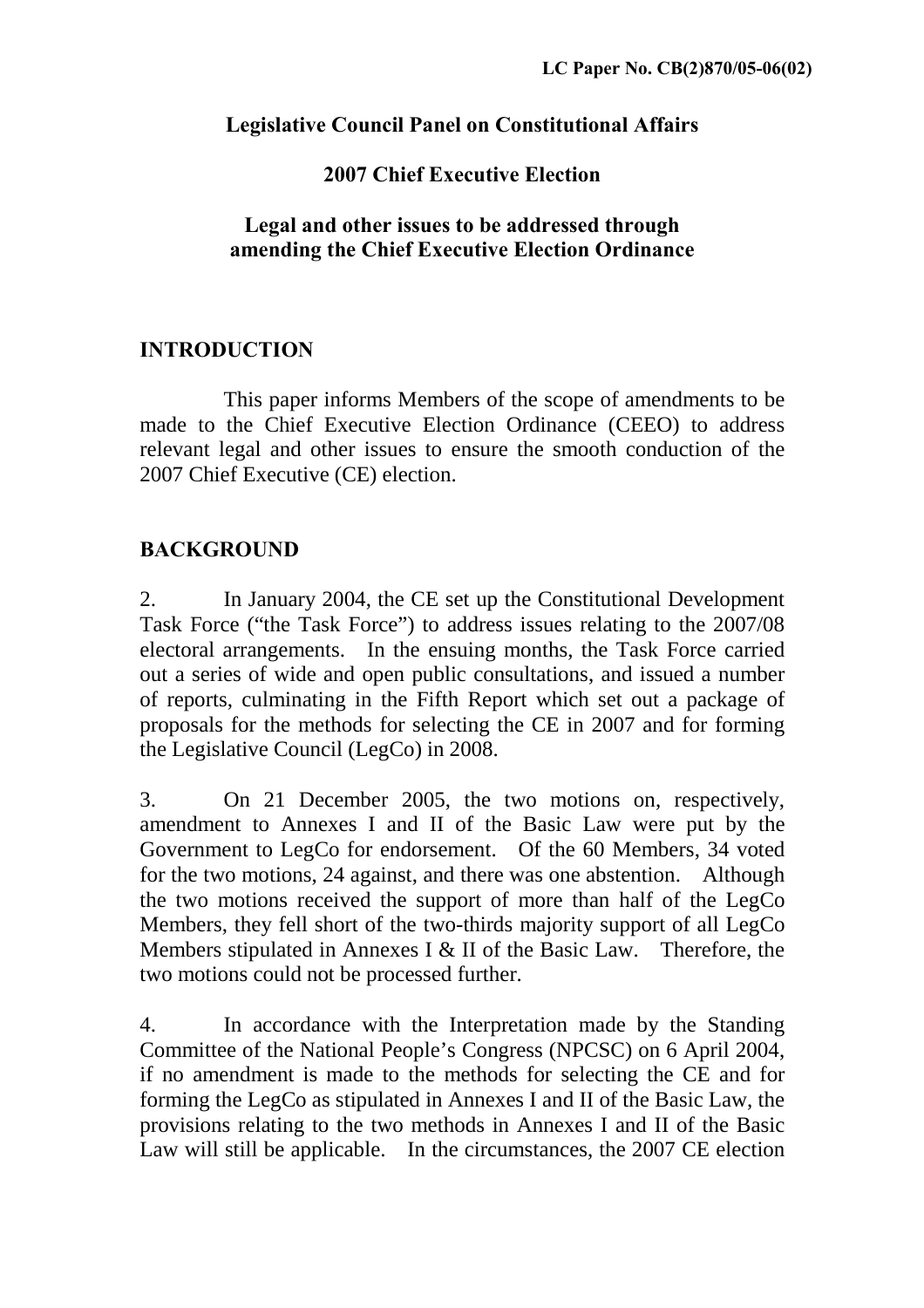will be held on the basis of the existing arrangements, i.e. the electorate base will remain unchanged.

5. However, certain amendments will need to be made to the local legislation (i.e. the CEEO) to address some legal issues relating to the CE elections identified in the Fifth Report of the Task Force, as well as the situation where only one candidate for a CE election is validly nominated. Further, legislative amendments are necessary:

- (a) to address the practical difficulties in implementing the "substantial connection" provision in relation to the District Council (DC), the Chinese People's Political Consultative Conference (CPPCC) and the Heung Yee Kuk (HYK) subsectors; and
- (b) to reflect changes in names of the organisations which are eligible to be the electorate of the Election Committee (EC), or the names of umbrella organizations the members of which are eligible to be the electorate of the EC, and to remove those organisations or umbrella organizations which have ceased to exist.

# **SCOPE OF AMENDMENTS TO CEEO**

*(a) Legal Issues Identified in the Fifth Report of the Task Force* 

6. The Fifth Report of the Task Force has put forth ways to address some legal issues relating to the CE elections. The Subcommittee to Study the Administration's Proposals for the Methods for Selecting the Chief Executive in 2007 and for Forming the Legislative Council in 2008 ("the Subcommittee"), set up by the LegCo House Committee, has also discussed these issues in the course of scrutinizing the two motions. Paragraphs 7 - 12 below outline the relevant issues and how they are to be addressed in the context of local legislation.

(i) Chief Executive by-election

7. Paragraph 2 of Article 53 of the Basic Law provides that, in the event that the office of the CE becomes vacant, a new CE shall be selected within six months in accordance with the provisions of Article 45 of the Basic Law. According to the Interpretation made by NPCSC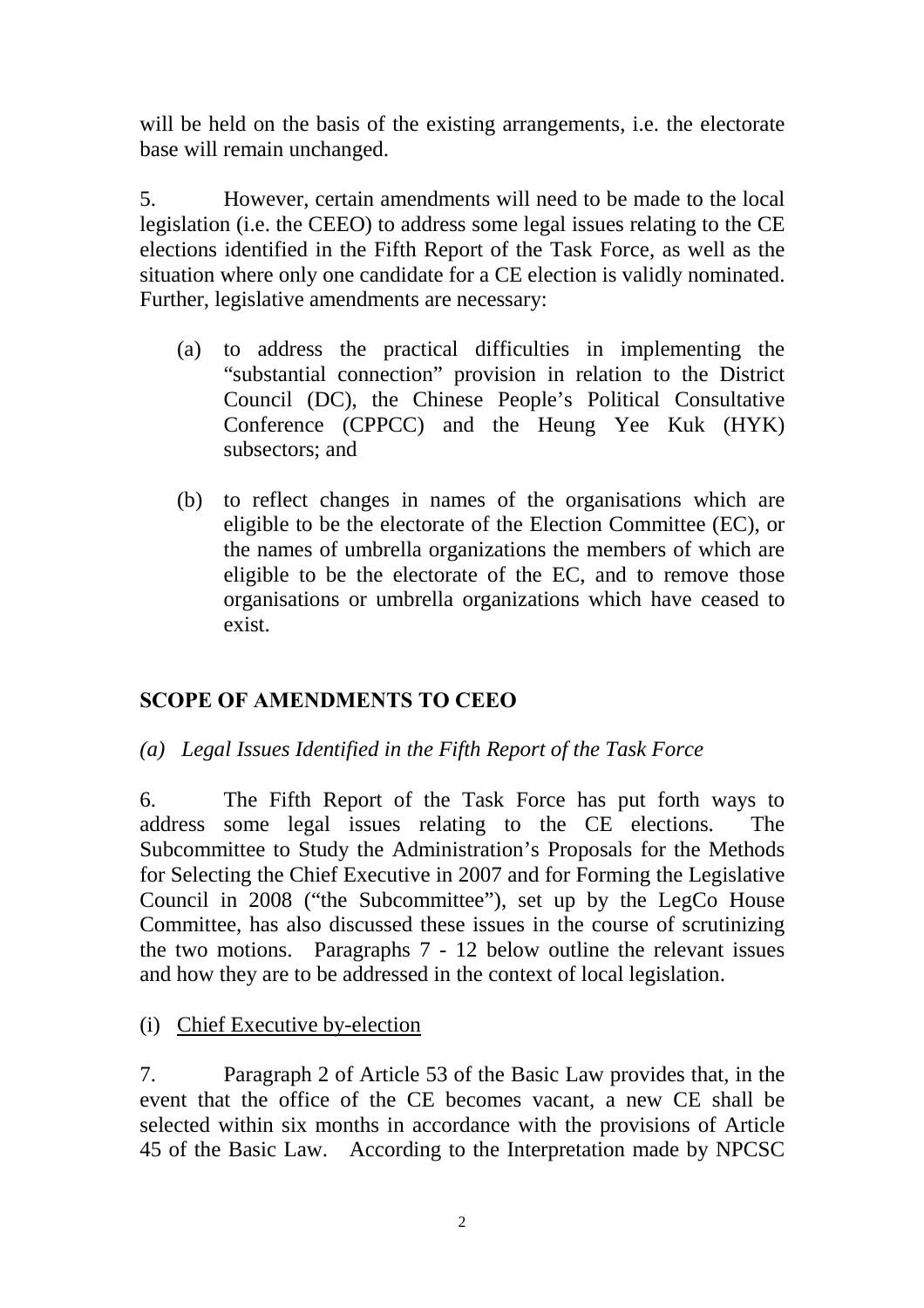on 27 April 2005, a new CE selected to fill a vacancy shall serve the remainder of the term of the preceding CE.

8. As to how a situation whereby a vacancy arises close to the expiry of the term of a CE should be dealt with, our position is that, in considering the issue, the fundamental principle is to ensure that the requirement under Article 53 of the Basic Law, i.e. a new CE shall be selected within six months after a vacancy arises, is fulfilled. At the same time, we should avoid holding two CE elections within a short period of time. Therefore, we will amend the CEEO to provide for following arrangement:

- (a) if an election for a new term (5-year) CE will be held within six months after a vacancy in the office of the CE has arisen, it will not be necessary to hold a by-election; and
- (b) before the new term CE takes up his office, the Acting CE will continue to assume the duties of the CE.
- (ii) Commencement Date of the Election Committee

9. The term of the EC should tie in with the arrangement for CE by-election described above. We will amend the CEEO to stipulate that, in future, the term of office of the EC will commence on 1 February in a CE election year, while the elections for the EC could be held in December of the preceding year. If a by-election is required because a vacancy arises during the term of the CE, this will be dealt with by the original EC. The new term (5-year) CE will be elected by a new term EC.

(iii) The number of consecutive terms that a new CE returned in a by-election may serve

10. Article 46 of the Basic Law provides that "[t]he term of office of the CE of the HKSAR shall be five years. He or she may serve for not more than two consecutive terms". The question which arises is whether the term of office of a new CE elected in paragraph 2 of Article 53 of the Basic Law situation, which is the remainder of the term of the preceding CE, constitutes a "term" for the purposes of Article 46 of the Basic Law.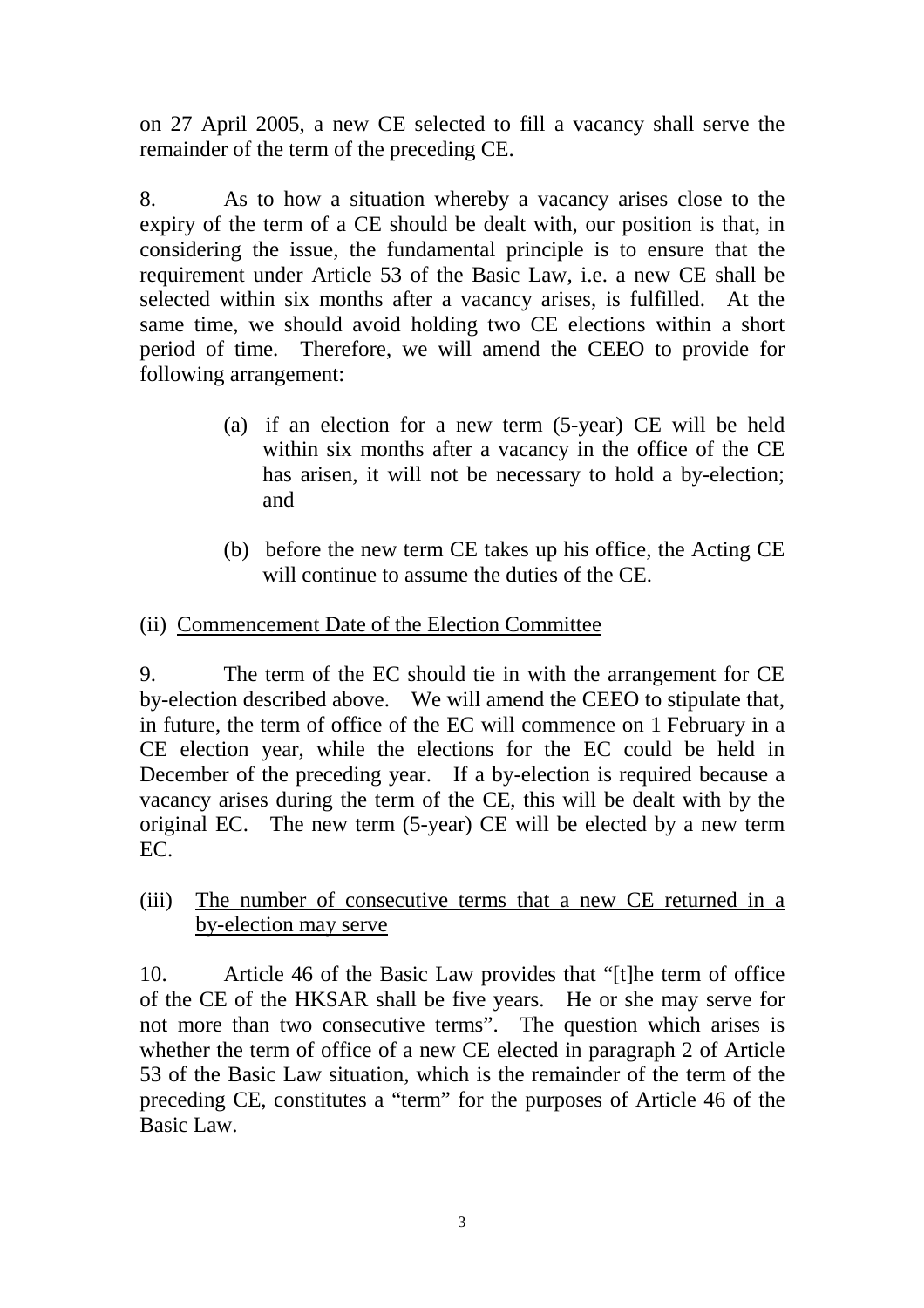11. Our position is that, if the remainder term served by a new CE were not counted as a term for the purpose of Article 46 of the Basic Law, a new CE might be in office for more than 14 years in the most extreme scenario (a remainder term of more than four years coupled with two five-year terms in succession). Such a long term of office could not have been intended by the Basic Law which has clearly restricted the number of consecutive years that a CE may be in office to ten. Thus, we consider that a new CE returned in a by-election may only serve for one more term after expiry of the remainder term, and the remaining term is counted as "a term".

12. We originally proposed to clarify this provision in the motion on amendment to Annex I of the Basic Law. However, when the motion was scrutinized by the Subcommittee, some Members considered that this issue should not be dealt with under Annex I of the Basic Law. After careful consideration, we decided to accept the views of these Members and to deal with this issue in the context of local legislation.

*(b) Electoral arrangements in the event that only one CE candidate is validly nominated* 

13. The Fifth Report proposed amending the CEEO to establish a mechanism whereby, in the event that only one candidate is validly nominated at the close of nominations for a CE election, election proceedings shall continue.

14. After detailed consideration, we propose that if only one CE candidate is validly nominated, the following electoral arrangement will be adopted:

- (i) when voting, EC members may choose to either "support" or "not support" the sole candidate; and
- (ii) the sole candidate shall be returned at the election if the number of "support votes" he obtains constitutes more than half of the total number of valid votes cast  $N_{\text{obs}}$ <sup>Note 1</sup>.

We have provided some examples at the Annex to illustrate the proposed electoral arrangement mentioned above.

Note <sup>1</sup> Under existing legislation, any ballot paper which is unmarked, mutilated or on which there is any writing or mark is regarded as invalid vote.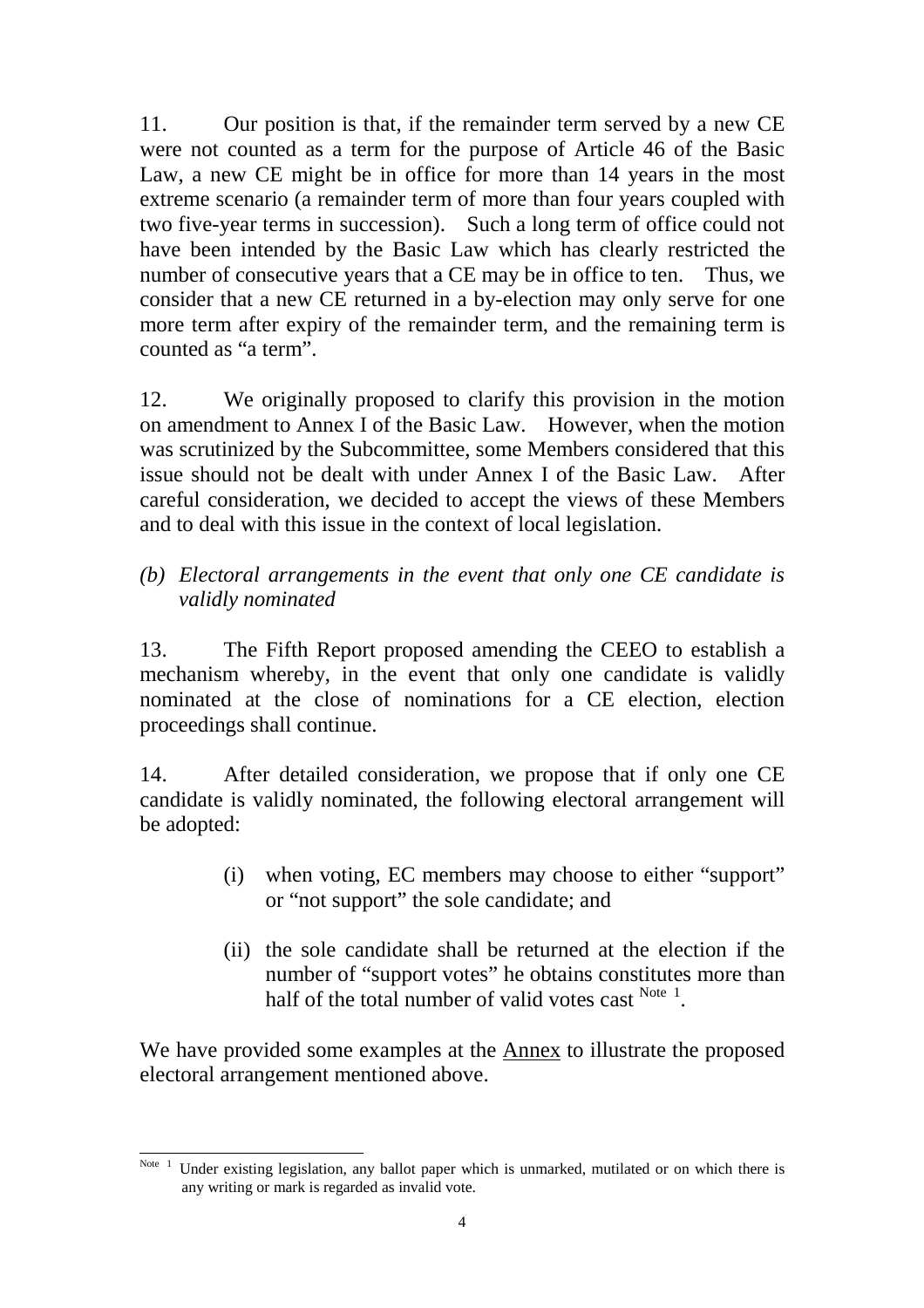15. If the number of support votes obtained by the candidate falls short of more than half of the total valid votes cast, we propose that there shall be a new round of nominations.

### *(c) Substantial connection with the DC, the CPPCC and the HYK subsectors*

16. During the CE by-election held in June 2005, it was noted that some members of the EC in the DCs, CPPCC and HYK subsectors had ceased to be members of the relevant bodies. Under the CEEO, there are no provisions which provide that these EC members shall cease to be EC members. Sections 18 and 26 of the CEEO provide that a member of the EC is disqualified from making a nomination and voting at an election of a CE if the member has ceased to have a substantial connection with the subsector concerned. According to section 1(3) of the Schedule to the CEEO, however, whether a person has a substantial connection with a subsector should not be determined solely by whether he is a member of a body included in the subsector. The policy intention behind the existing legislative provisions is that it is possible that some of the EC members who have lost their membership in a body included in a subsector may still maintain substantial connection with their respective subsectors. However, as these members of the EC are no longer members of the DCs, CPPCC and HYK, there are, after all, some doubts about their eligibility to participate in the nomination and voting processes.

17. In view of the practical difficulties in implementing the "substantial connection" provision and for the avoidance of doubt, we will amend the CEEO to stipulate that only individuals who are members of DC, CPPCC and HYK may be members of the relevant EC subsectors, and that when they cease to be members of the DC, CPPCC, and HYK, they will also cease to be members of the relevant EC subsectors. A subsector by-election will be held, following existing legislative arrangements generally applicable for subsector by-election, to fill any such vacancy.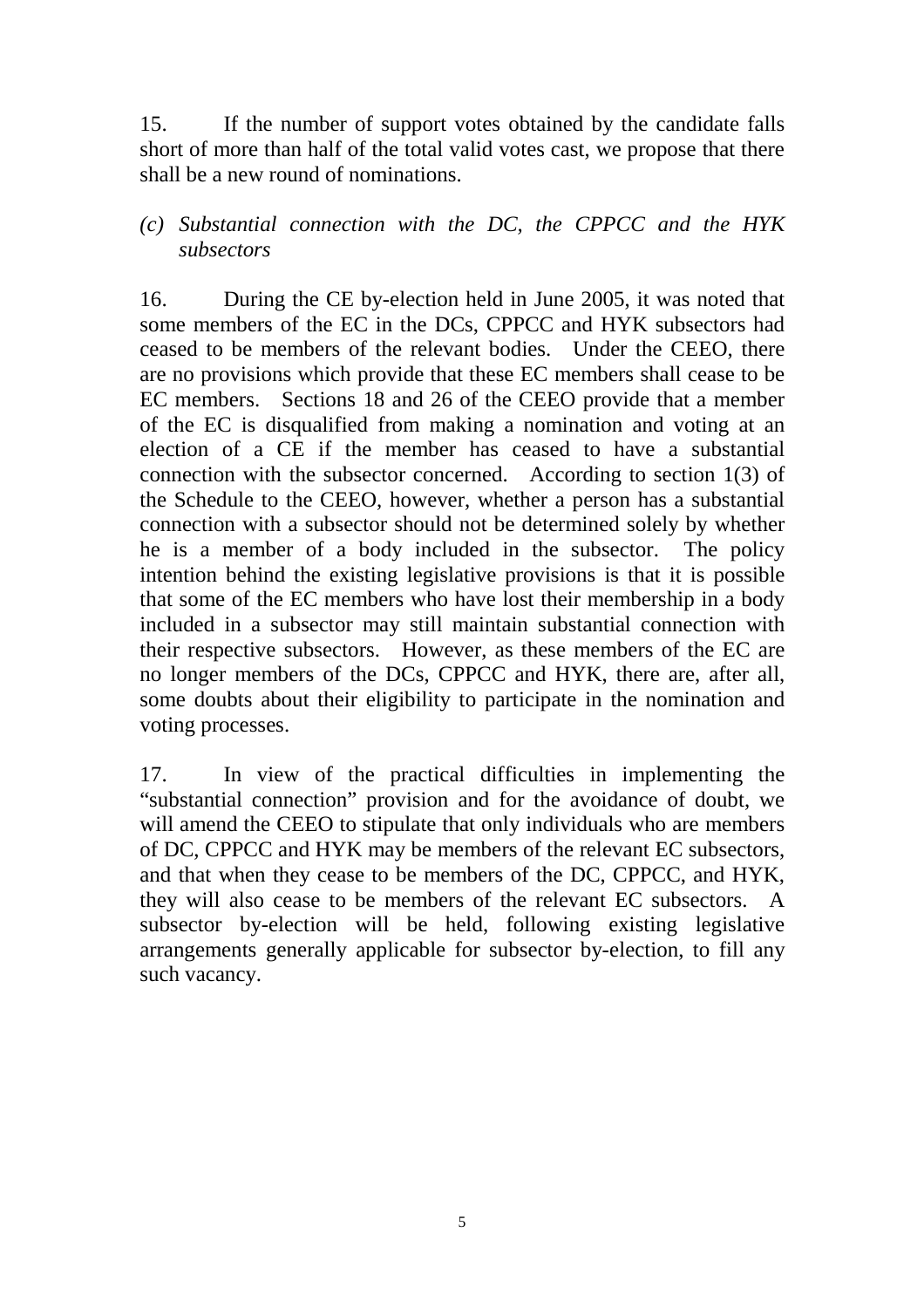#### *(d) Technical Legislative Amendments relating to EC Electorate*

18. The new EC will elect the new term CE in March 2007. Most of the EC members will be returned through election  $N_{\text{ode}}^2$ . The electorate to elect the EC is set out in the CEEO which, in turn, contains cross references to the LegCo functional constituency electorate set out in the Legislative Council Ordinance (Cap. 542). Although we will not make any changes to the EC electorate base, some technical amendments to the CEEO and the Legislative Council Ordinance are required to reflect changes in the names of the organisations which are eligible to be the electorate of the EC, or the names of umbrella organizations the members of which are eligible to be the electorate of the EC. Organizations and umbrella organizations which have ceased to exist will also be removed.

#### **LEGISLATIVE TIMETABLE**

19. We plan to introduce into LegCo a bill to amend the CEEO in March 2006. As outlined in paragraph 18 above, the bill will include technical amendments relating to the EC electorate to reflect changes in the names of the organisations which are eligible to be the electorate of the EC or the names of umbrella organizations the members of which are eligible to be the electorate of EC, and to remove organisations and umbrella organizations which have ceased to exist. According to existing legislation  $N^{ote 3}$ , the deadline for registration as voters for the 2006 EC subsectors is 16 May 2006. Hence, the bill would need to be passed by LegCo and to take effect before this date.

Constitutional Affairs Bureau January 2006

 $\overline{a}$ Note  $2$  Amongst the 38 EC subsectors, members of 35 subsectors are returned through election. Hong Kong deputies to the National People's Congress and Members of the LegCo are ex-officio members of the EC. Members of the religious subsector are nominated to the EC by the six designated religious bodies of that subsector.

Note 3 Section 19(4) of the Electoral Affairs Commission (Registration)(Electors for Legislative Council Functional Constituencies)(Voters for Election Committee Subsectors)(members of Election Committee) Regulation (Cap.541B)